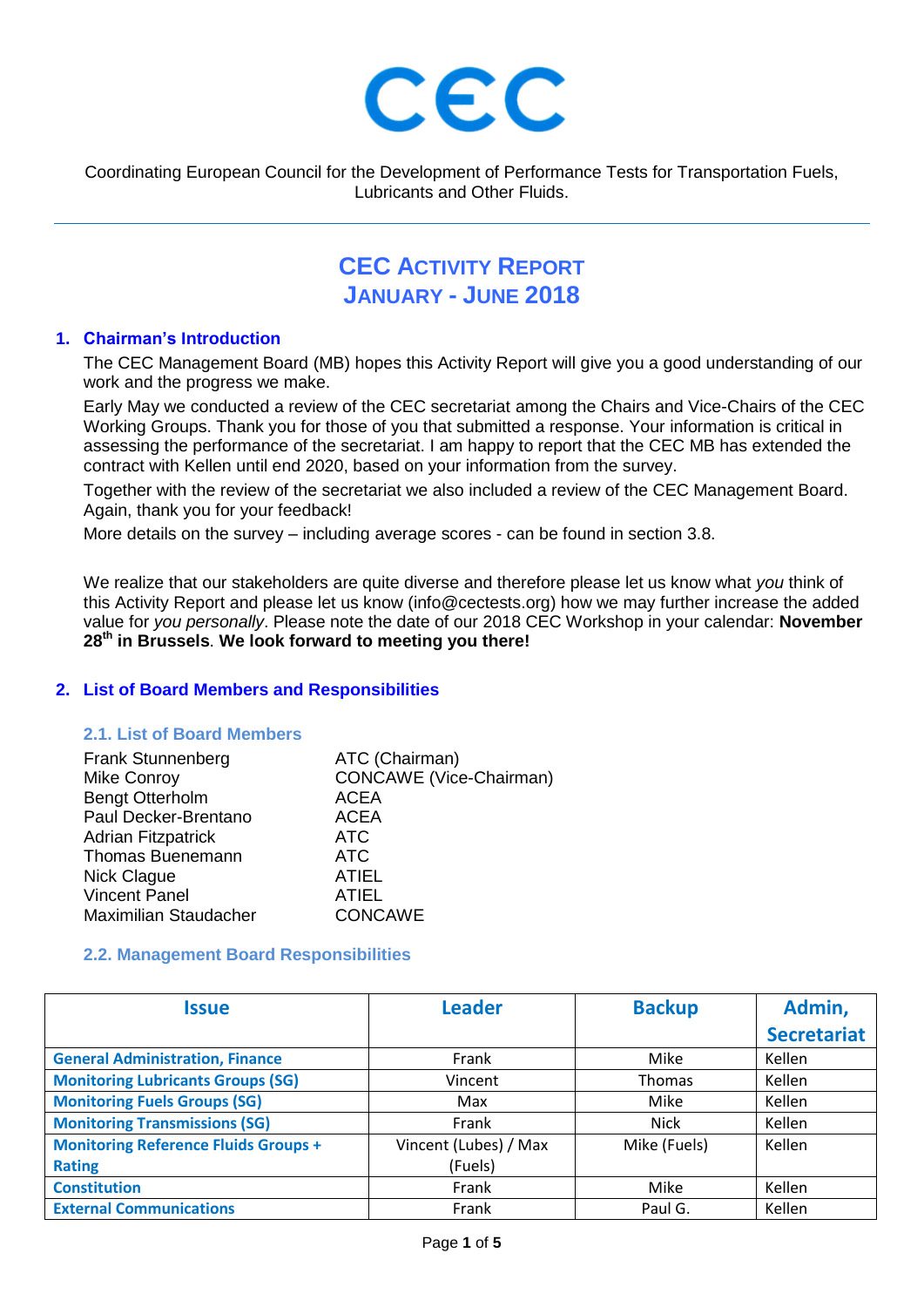| <b>Quality/SDG</b>               | Vincent (Lubes)/ Mike | Max (Fuels) | Kellen |
|----------------------------------|-----------------------|-------------|--------|
|                                  | (Fuels)               |             |        |
| <b>Lubricant Tests:</b>          |                       |             |        |
| TDG-L-107 - Sludge               | Adrian                | Vincent     | Kellen |
| TDG-T-108 - Pitting              | Frank                 | Vincent     | Kellen |
| TDG-L-114 - Toyota TCCD          | Paul D-B              | Bengt       | Kellen |
| TDG-L-115 - Bearing Wear Test    | <b>Thomas</b>         | Bengt       | Kellen |
| TDG-L-116 - Ring Liner Wear Test | <b>Thomas</b>         | Bengt       | Kellen |
| <b>Fuel Test Development:</b>    |                       |             |        |
| <b>TDG-F-113 - IDID</b>          | Max                   | Mike        | Kellen |
| SPG – GDi Wear                   | <b>Nick</b>           | Vincent     | Kellen |
| <b>SPG - Corrosion Test</b>      | Paul DB               | Bengt       | Kellen |
| <b>Confidentiality Issues</b>    | Frank                 | Mike        | Kellen |
| <b>CEC Future Role</b>           | Frank                 | Mike        | Kellen |

# **3. Update on TDG's - Activity report – timeframe January-June 2018**

# **3.1. TDG-F-113 – DISI test**

The test has been installed and is running at ISP. The initial validation runs are complete and conclusive when compared with original OEMs indications. There is a draft test method for Keep Clean but not for Clean Up. The test operating conditions have been aligned between all labs currently running the test. One major issue concerns the impossibility to identify a suitable EN228 high fouling with the existing hardware.

The TDG held a meeting on 11th April. Following this, it was decided to review the action and propose new steps. The next TDG meeting will take place on 13th September.

Timewise, it is expected that there will be a one year delay.

# **3.2. TDG-L-107 – M271 Sludge Test**

The group did some work to determine the oil consumption and needed to change some test conditions. Haltermann produced a new fuel batch and the first test on this new fuel batch to a modified test procedure has started. Test is going on at APL and is half way through.

The new test procedure should reduce oil consumption and allow the engine to get to end of test (EOT). This first test is on the low calibration oil and should give an average engine sludge rating of 8.6 +/- 0.2 at around 275 to 300 hours.

A face-to-face meeting is being organized around the 16th of July to coincide with the EOT ratings being available for the group to discuss next steps which if successful, will likely be a test for discrimination on the high calibration oil. At this time the current TDG plan is still applicable, for Phase 2 RR to be complete by end of 2018.

# **3.3. TDG-T-108 - Pitting Test**

Following the last TDG meeting that took place on April 9th the group has run the RR testing and has statistical results. They had two options to continue and the MB supported the following option with the provision that the SDG-group endorses this option also:

"To publish the test procedure and to close the group, establishing at the same time a regular SG and to collect the required further test results based on a limited number and frequency of reference runs to define r-values. Group members would be in favour of this option and the group´s SDG will discuss the requirements also within the next meeting of SDG-group in May. "

## **3.4. TDG-L-114 - Toyota Diesel Turbocharger Compressor Deposit test proposal**

The first engine will be shipped from ISP to APL beginning of week 26. So far the test kit is tested at ISP and complete.

The group is currently 10 weeks behind the schedule. But there are still chances to finish the test development in time, since just one lab is participating in the round robin. The total test duration of each round robin phase is between 4 and 6 weeks, therefore, the first results could be available in August, and then the following in September and October.

Total won the tender. The reference fuel name is CEC DF-99-18.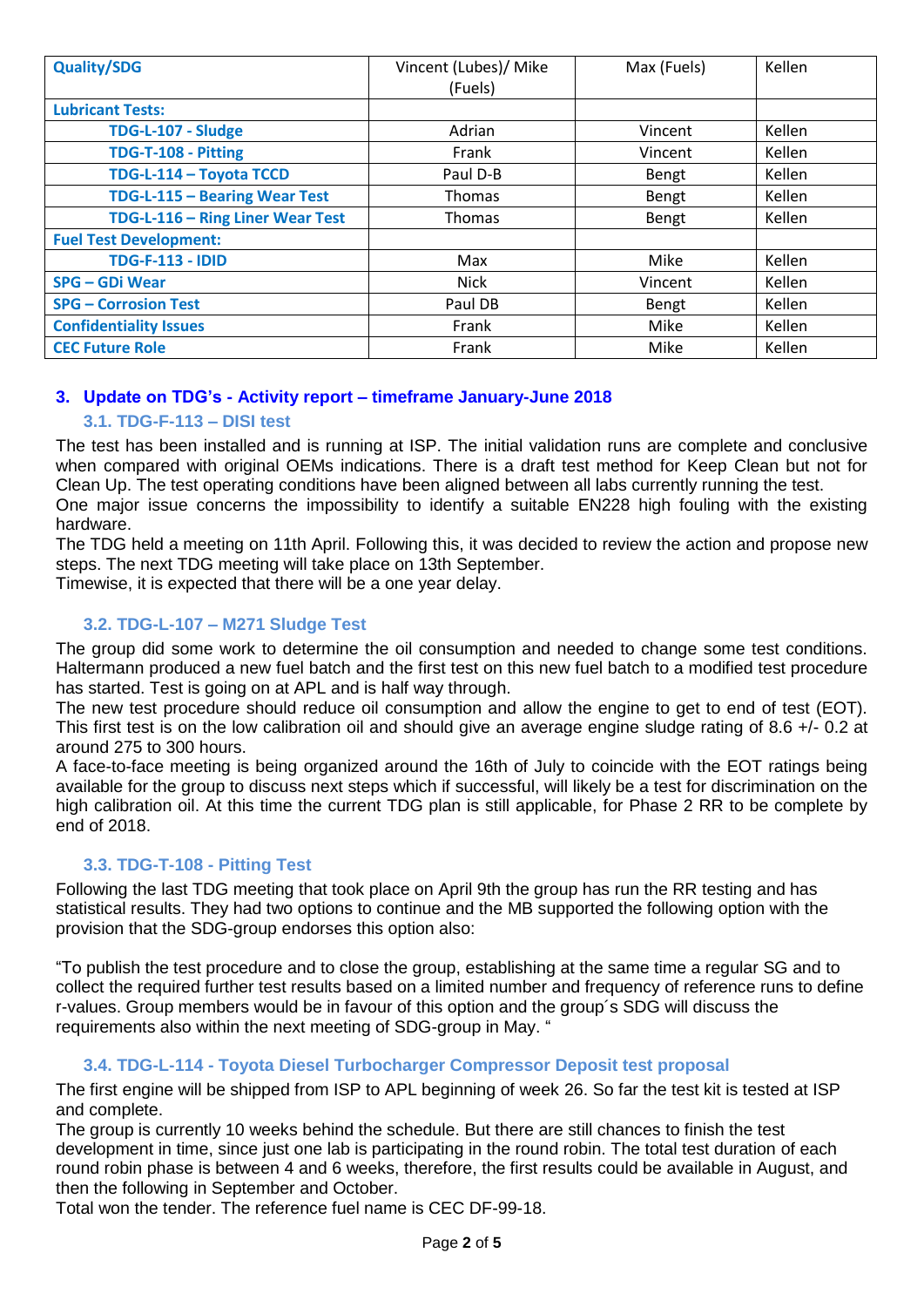#### **3.5. TDG-L-115 – Low Soot Bearing Wear Test**

TDG-L-115 was setup and an inaugural meeting took place on May 9th via conference call and Ralf Meyke has been confirmed as the Chair. The TDG agreed on the ToR and on the drafted roadmap. A list of potential test rig suppliers was prepared. A questionnaire on test rig specification was sent out to potential suppliers and the next F2F meeting is planned for 25th July.

## **3.6. TDG-L-116 –Low Soot Ring Liner Wear Test**

TDG-L-116 was setup and an inaugural meeting took place on May 18th via conference call and Udo Böcker has been confirmed as the Chair. A survey was sent out to the TDG member asking which friction rigs are known and who has installed them in their labs. Based on the survey results, the list of rig suppliers and labs that currently have the rig available will be prepared. Some ACEA members, MAN, DAF and IVECO, have joined both TDGL-115 and TDG-L-116 as experts. The next meeting will be on  $26<sup>th</sup>$  July.

#### **3.7. Results of CEC secretariat and MB surveys**

Early May we conducted a review of the CEC secretariat among the Chairs and Vice-Chairs of the CEC Working Groups. Thank you for those of you that submitted a response. Your information is critical in assessing the performance of the secretariat. As you can see the secretariat has shown steady improvement in performance:

| Average score | 2018 | 2017 | 2016 |
|---------------|------|------|------|
| <b>Speed</b>  | ے.כ  | 8.8  | o.o  |
| Quality       | . .  | 8.8  | ◡.≀  |

I am happy to report that the CEC MB has extended the contract with Kellen until end 2020, based on your information from the survey.

Together with the review of the secretariat we also included a review of the CEC MB. Again, thank you for your feedback! Although we received the same number of responses as for the secretariat, many of the Chairs and Vice-Chairs indicate no direct exchange with members of the CEC MB, resulting in a lower number of ratings. This indicates that we may want to extend the scope of our survey beyond the Chairs and Vice-Chairs. The rating scores are shown below:

| <b>Average score</b> | 2018 |
|----------------------|------|
| <b>Speed</b>         | 8.1  |
| Quality              | 8.1  |

## **4. Update on SG's - Activity report – timeframe January-June 2018**

#### **4.1. SG-L-104**

The Test Method is in good control but the QR has deteriorated slightly from  $r = 1.0$  and R = 0.9 in the original Round Robin (where the test control limits were defined) to r=1.2 and R=1.0. Also since the Round Robin in 2015 to date a reduction in severity in both reference oils has been observed. This is in the region of ~5 merits (Avg PC) on RL 256 (HR) and ~2 on RL255 (LR), effectively increasing discrimination.

4 test laboratories are running the test on a routine basis. Unfortunately Daimler Lubes has had to resign from the group, but a representative from the Daimler Berlin engine plant is able to continue to participate. The Test method is published and continues to be updated as required.

The Reference Oils and fuel continue to be available.

Test "life expectancy" is now out until 2019 and Daimler is investigating if this can be extended until 2021. Hardware is being reused so 4 tests in total can be achieved on each cylinder block. Requirements are defined for their reuse and there is no evidence that this change has had an impact on severity, although very little reference oil data is available. A new batch of pistons and rings has been produced and their performance is currently being assessed by ISP.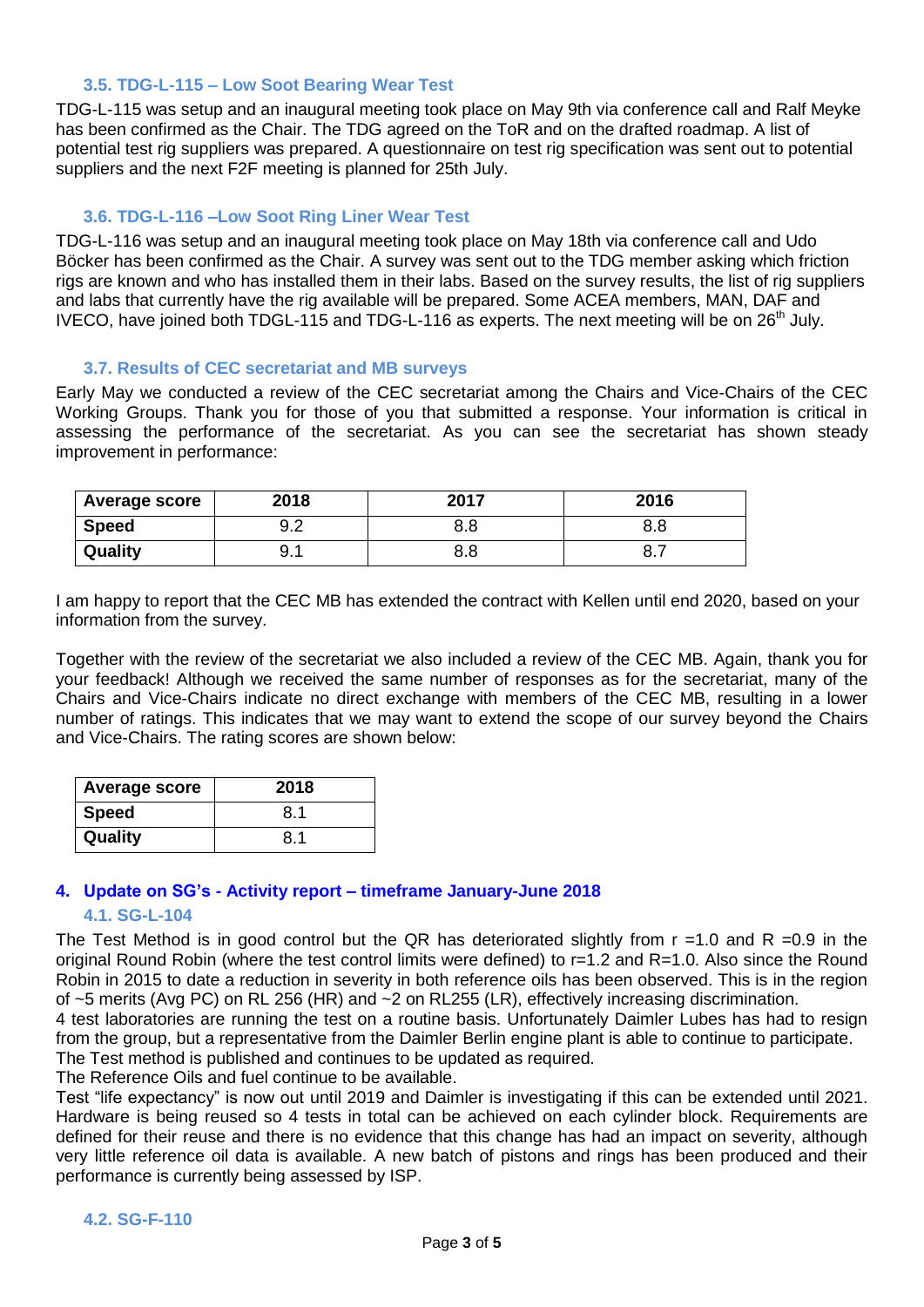The SG-F-110 method, a fuels test for IDID, has been suffering from precision issues since late 2016 / early 2017. Since that time the SG has been trying to improve the test precision by various initiatives. The main initiative was to improve the clarity and detail of the fuel blending method (fuel plus contaminants) which was identified as a potential source of significant variability between test laboratories and the test is known to be very sensitive to the fuel blending procedure. A round robin has been conducted (late 2017 / early 2018).

The group had a meeting on 8th May during which it was agreed to declare the test out of control. Because of the current test precision, the test is not fit for its intended purpose and should not be used as an industry standard test until this is rectified or the test objectives are redefined.

The CEC working group members recommend that the test is returned to development status and they will continue to support and investigate the issue, to develop an acceptable CEC test.

The group recently held a conference call to discuss the results of the latest round robin which showed that the injectors were affected very similarly by IDID. The group has requested to go back to the TDG phase which the MB accepted.

The TDG will no longer run test until they have identified the issue. The group will do more analyses. If the results are successful, then the TDG would ask the MB to go back to SG.

## **4.3. SG-T-066**

The group had a meeting on April 10th. Two years ago they were having trouble with spare parts, reference oils, and reference parts. They showed good progress and are continuing working on identification of reference fluids. The high reference oil is not yet stable, and they are still doing RR testing with some of the reference parts but this this group is steadily getting back on track.

## **4.4. Chair Appointments SG's**

#### SG-T-045

The nomination of Ms. Selin Manukyen as successor to Mr. Helmut Melchior as Chair of SG-T-045 was endorsed by the MB in May.

#### SG-T-084

The nomination of Mr. Clive Dunn as (Vice) Chair of SG-T-084 as successor to Mr. Feuchter was endorsed by the MB in May as well as the nomination of Mr. Robert Belcher as Secretary as successor of Mr. Dunn.

## **4.5. Safety Update**

As you know, one of our strategic items concerns the Surveillance Groups where the CEC MB is looking for a re-focus of the SG activities on test improvements, use of statistics but also safety aspects of the test. Although there are examples of safety driven enhancements in CEC tests, such as the development of L-103 and L-112, the CEC MB would like to further increase activity and visibility in this area. We intend to address this aspect in our 2018 CEC Workshop on November 28<sup>th</sup> in Brussels.

## **5. Events and representation**

## **5.1. CEC Workshop – November 28th 2018, Brussels**

Following the first CEC workshop which was held in 2016, we are pleased to announce that the next edition will take place on Wednesday, November 28th, 2018 at the Brussels Marriott Hotel Grand Place, Rue Auguste Orts 3-7, 1000 Brussels. The CEC MB and the secretariat are working on the programme and a save the date invitation has been distributed. A workshop dinner will also take place the evening before (November  $27<sup>th</sup>$  from 19:00).

## **6. Strategic Outlook**

## **6.1. Fuel Test Development**

Following the recent CEC Fuel Test Developments, F-110 and F-113, contact with the CONCAWE science representative and other previously communicated initiatives; all identified short term actions have been taken. The activity will continue with opportunities being sought to start new test developments. Contact with the relevant CONCAWE groups will be maintained on a regular basis. Other opportunities to identify new contacts will be taken if and when identified. The last initiative was to reach out to suppliers of Fuel